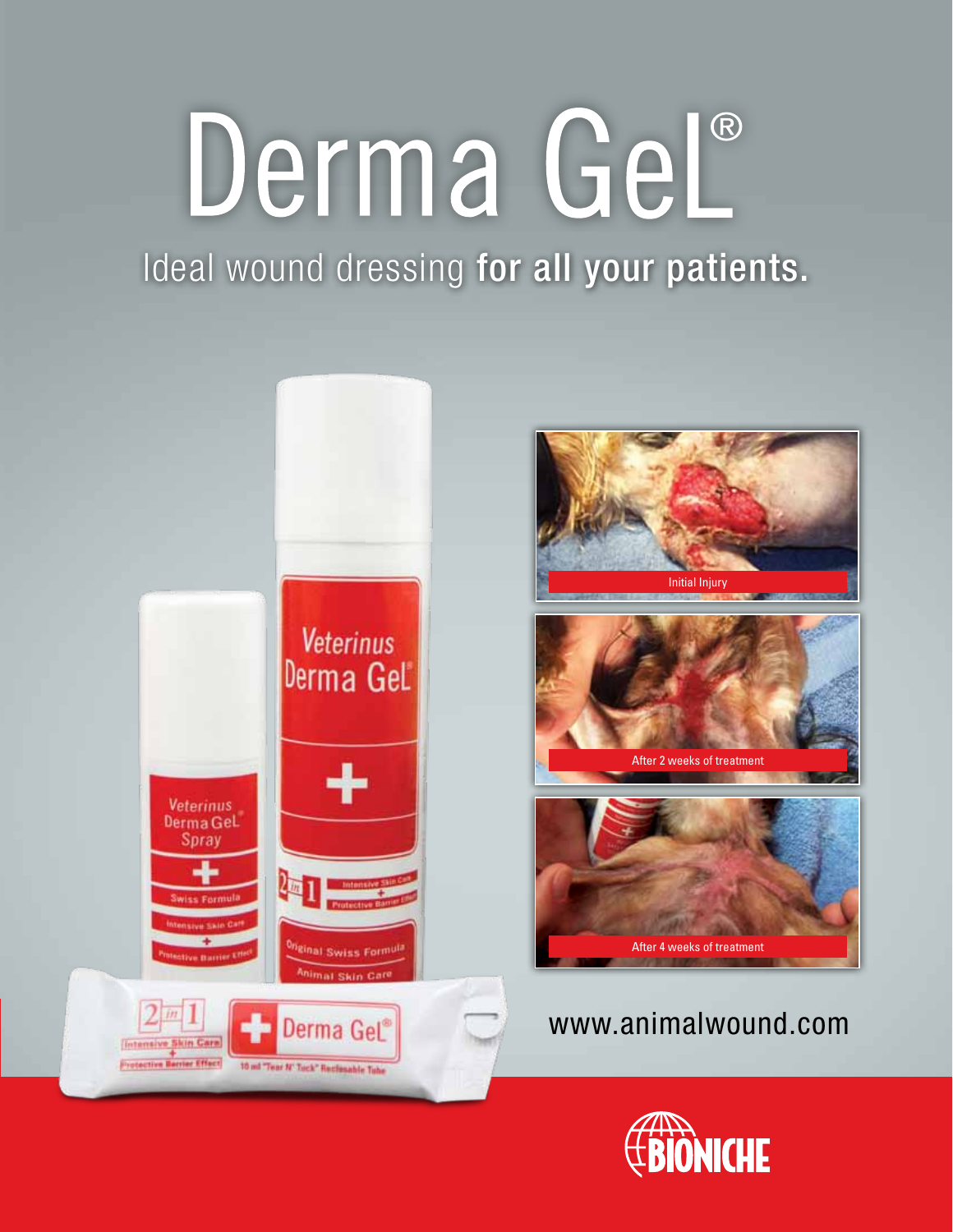## Derma Gel<sup>®</sup> The Ideal Dressing:

- Maintains a moist wound environment to prevent scab formation.
- Allows epithelial cells to migrate across the wound, multiply and enhance healing.
- Encourages wounds to heal from the sides as well as the bottom.
- Allows for production of new epithelial cells that are identical to those lost.
- Does not harm the wound.
- Does not contain any mutagenic agents.
- Provides thermal insulation and a bacterial barrier.
- Decreases pain and helps to decrease inflammation.
- Speeds up the healing process.

## CASE STUDY

*4.7 lb. Yorkie—11.5 m.o.*  Presented with severe deep burns through full thickness of the skin over the ventral chest wall and medial forelegs. Treated with Derma GeL®.



Initial wound



After **4 days** of treatment with Derma GeL®



After **14 days** of treatment with Derma GeL®



After **7 days** of treatment with Derma GeL®



After **28 days** of treatment with Derma GeL®

## WOUND CARE DON'TS



#### DON'T USE TRADITIONAL SPRAYS

These are irritating and decrease cell viability. Some are mutagenic or cytogenic, which delays or stops the healing process.



#### DON'T USE CREAMS & OINTMENTS

These are slowly absorbed. Unabsorbed greasy residues oxidize and delay the healing process.

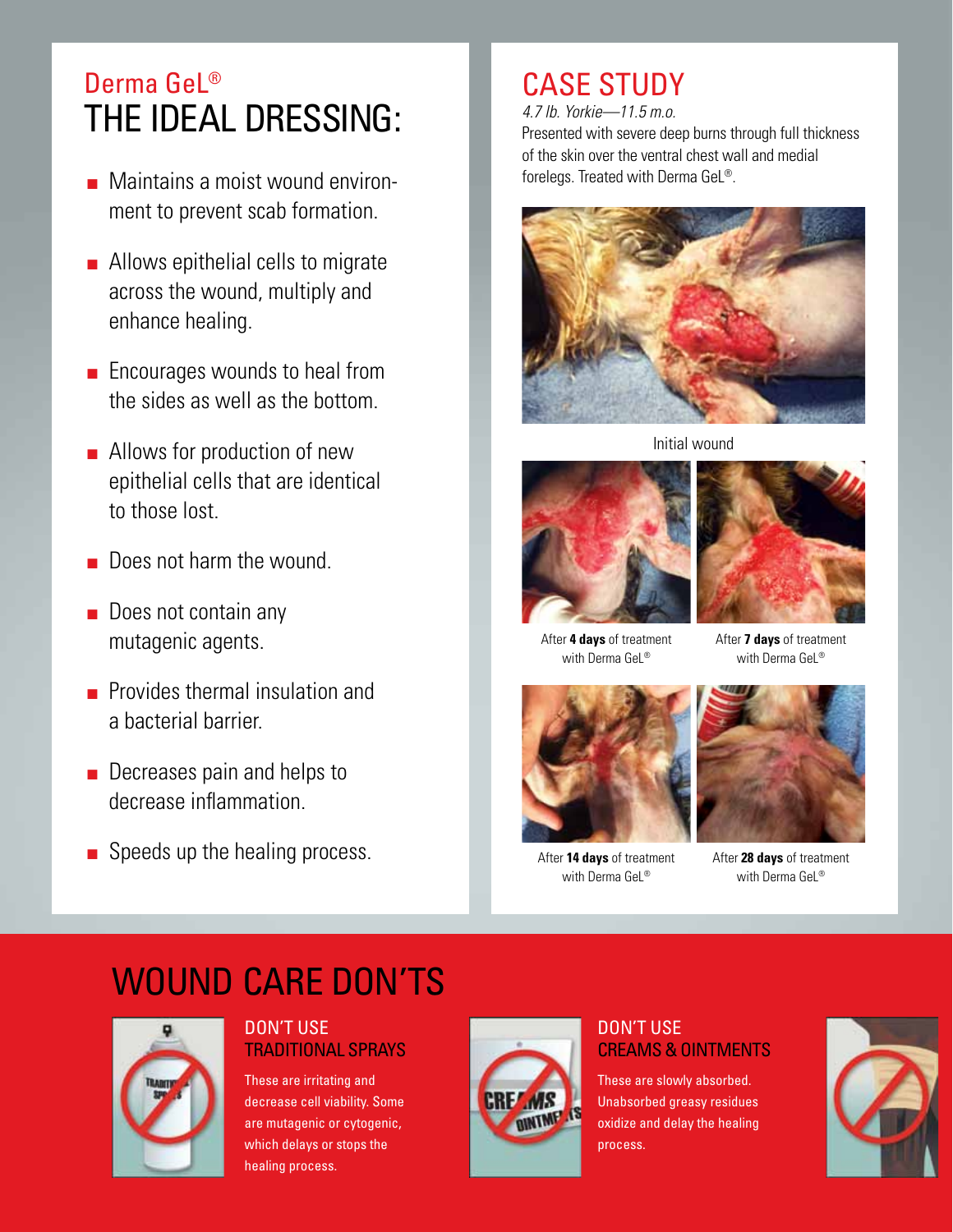#### Features of Derma GeL<sup>®</sup> Benefits of Derma GeL<sup>®</sup>

| Derma GeL <sup>®</sup> is a hydrogel made up<br>of water insoluble polymer chains     | A moist environment is created that prevents<br>scab formation                                                              | Increased client satisfaction                                        |
|---------------------------------------------------------------------------------------|-----------------------------------------------------------------------------------------------------------------------------|----------------------------------------------------------------------|
| Wounds covered with Derma GeL® are kept<br>moist without the need for bandaging       | The trauma of changing dressings is avoided                                                                                 | Easier wound care by the animal owner                                |
| Epithelial cells migrate across the wound bed<br>and multiply                         | Wound healing from the sides and bottom<br>is encouraged, increasing the wound<br>contraction rate                          | Quicker wound healing allows the animal<br>to resume normal activity |
| Derma GeL <sup>®</sup> does not damage any genetic<br>materials in cells              | New growth tissue is identical to that which<br>was lost, creating no proud flesh and no hair<br>discoloration at re-growth | Hair coat is unchanged (very important in<br>show animals)           |
| Derma GeL <sup>®</sup> provides a protective barrier<br>with antibacterial properties | The concentration of microorganisms is<br>reduced                                                                           | A contaminated wound will heal; an infected<br>one will not          |
| Derma GeL <sup>®</sup> has a soothing effect                                          | Pain is reduced                                                                                                             | Less stressful for the animal and<br>animal owner                    |

## WHERE TO USE

#### **Dogs and Cats**

Derma GeL® provides excellent support following trauma or surgeries, where a primary wound closure is not possible.

**Examples include:** Large mass removal, traumatic wounds, burns and open abscesses.

#### **May also be used on horses**

Derma GeL® is an excellent dressing, especially where bandaging is not possible due to the location of the wound.

**Examples include:** Wire fence injuries, bites received on the neck or withers, or skin lost following a fall.

### How to use

#### **The spray is useful for:**

- Fractious animals.
- Animal owners who may be anxious about applying the gel.
- Wounds that are in a location of high mobility such as a joint.

#### **The gel is useful for:**

Large areas (either under a bandage or open).



#### DON'T USE EXCESSIVE DRESSINGS

These can damage the new layer of regenerative epithelial cells, increasing local temperature, and further delaying the healing process.



#### DON'T USE TOPICAL ANTIBIOTICS

These may destroy normal bacterial flora. They may be mutagenic and alter or delay the healing process.



#### DON'T USE ALCOHOLIC SOLUTIONS

These will irritate skin cells and delay or alter the healing process.